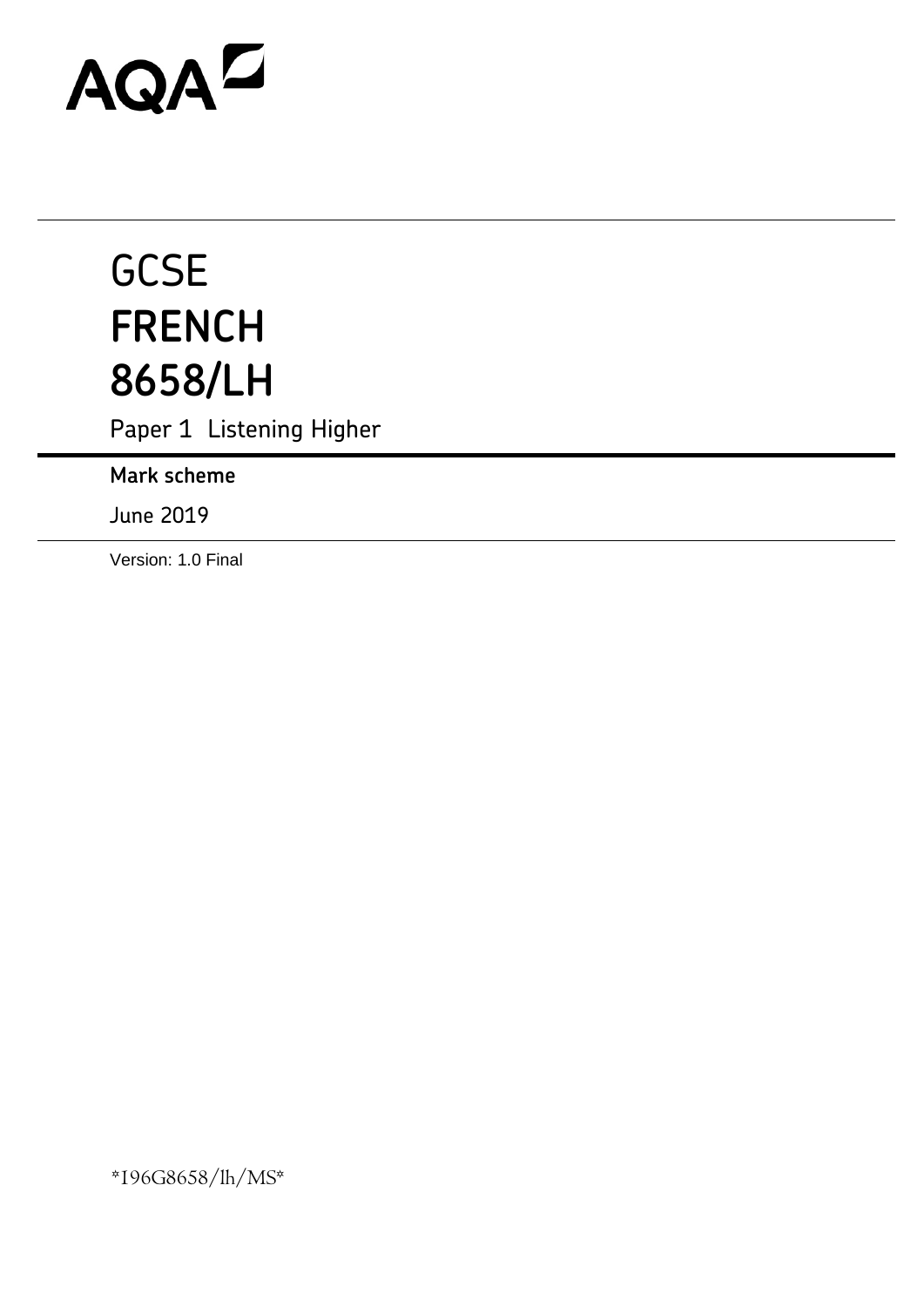Mark schemes are prepared by the Lead Assessment Writer and considered, together with the relevant questions, by a panel of subject teachers. This mark scheme includes any amendments made at the standardisation events which all associates participate in and is the scheme which was used by them in this examination. The standardisation process ensures that the mark scheme covers the students' responses to questions and that every associate understands and applies it in the same correct way. As preparation for standardisation each associate analyses a number of students' scripts. Alternative answers not already covered by the mark scheme are discussed and legislated for. If, after the standardisation process, associates encounter unusual answers which have not been raised they are required to refer these to the Lead Examiner.

It must be stressed that a mark scheme is a working document, in many cases further developed and expanded on the basis of students' reactions to a particular paper. Assumptions about future mark schemes on the basis of one year's document should be avoided; whilst the guiding principles of assessment remain constant, details will change, depending on the content of a particular examination paper.

Further copies of this mark scheme are available from aqa.org.uk

#### **Copyright information**

For confidentiality purposes acknowledgements of third-party material are published in a separate booklet which is available for free download from www.aga.org.uk after the live examination series.  $uk$  after the live examination series.

Copyright © 2019 AQA and its licensors. All rights reserved.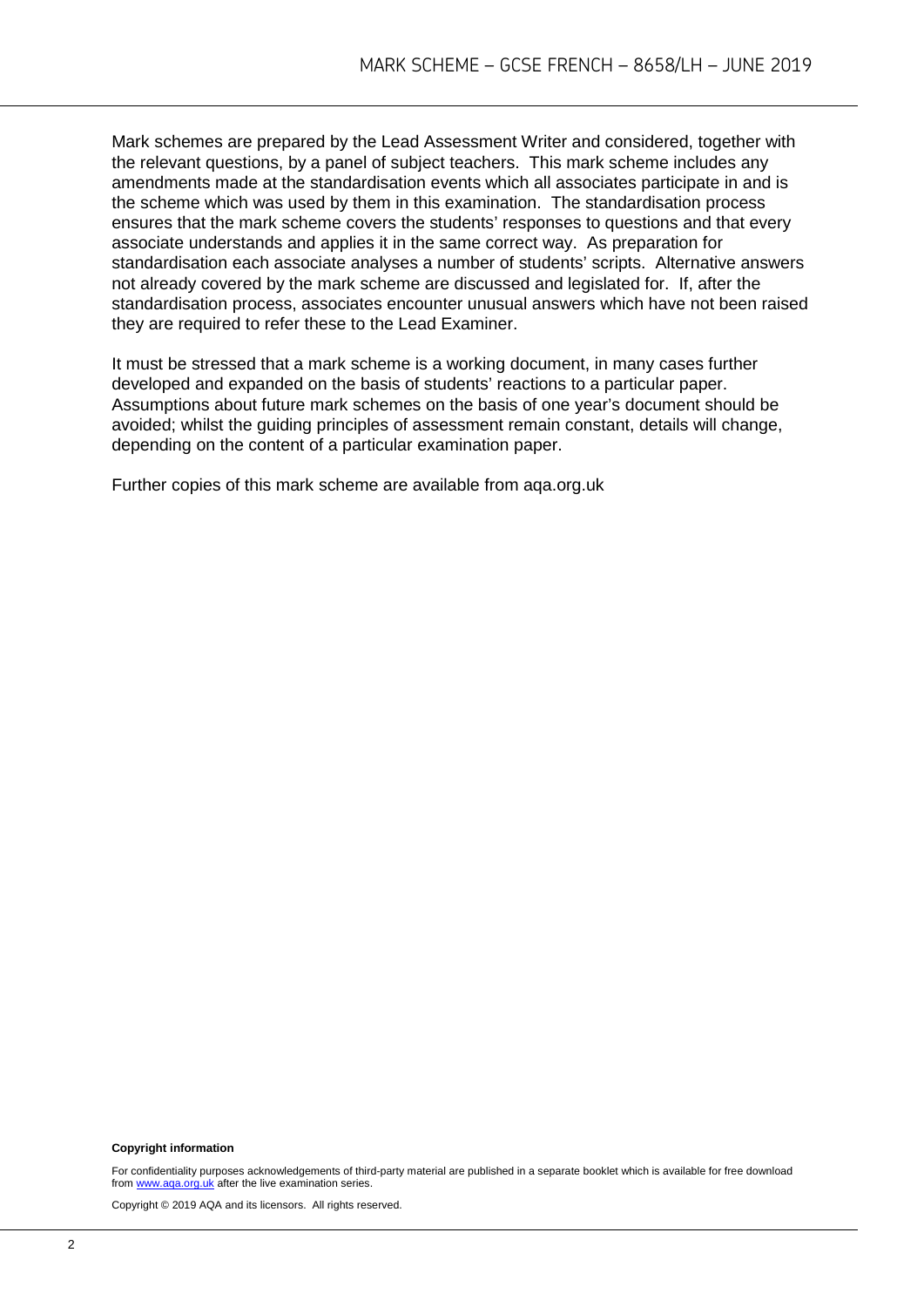# Listening and Reading tests

## General principles of marking

Non-verbal answers

Follow the mark scheme as set out.

### **Verbal answers (English or target language)**

- 1. The basic principle of assessment is that students should gain credit for what they know, understand and can do; provided their written response communicates the required message without ambiguity, it will get the mark. The following guidance should be borne in mind when marking.
	- (a) Credit should be given for all answers which convey the key idea required intelligibly and without ambiguity. This applies whether the answer is in English or target language. A separate assessment of spelling, punctuation and grammar is not required because of the nature of the answers. However, these aspects are an integral part of assessing communication and marks cannot be awarded where errors in spelling, punctuation or grammar lead to a failure to communicate the required information **without ambiguity**.
	- (b) Where a student has given alternatives or additional information in an answer, the following criteria should be applied: - if the alternative/addition does not contradict the key idea/make it ambiguous, **accept** - If the alternative/addition contradicts the key idea or makes it ambiguous, **reject**.
	- (c) Where numbered lines are given within a question/section of a question, credit should be given for correct answers, no matter which line they appear on.
	- (d) Where a question has more than one **section (eg (i) and (ii))**, a candidate may include as part of the answer to one section the information required to answer another section. Eg, in Listening, information required to answer section (ii) might be given as part of the answer to section (i). In such cases, credit should be given for having answered section (ii), provided that no incorrect answer has been given for that section in the correct place on the question paper.
- 2. In questions where students are asked to give for example a list of three items, only the first three items they write down should be considered for assessment purposes.
- 3. No mark scheme can cover all possible answers. When in doubt, look for the key idea.
- 4. Where a student has crossed out an answer and what was underneath remains legible then it should be marked. When part of an answer is crossed out, then only what remains should be considered.
- 5. .../.. means that these are acceptable alternative answers in the mark scheme. (.....) means that this information is not needed for full marks to be awarded.
- 6. In questions which are  $T/F$ ? or  $\checkmark$  X/? in either Section A or Section B, a mix and match approach should be tolerated and credit given where it is clear and unambiguous (eg consistent use by the candidate). If candidates write 'True' instead of 'V' for Vrai in Section B, this should also be credited despite the wrong language being used.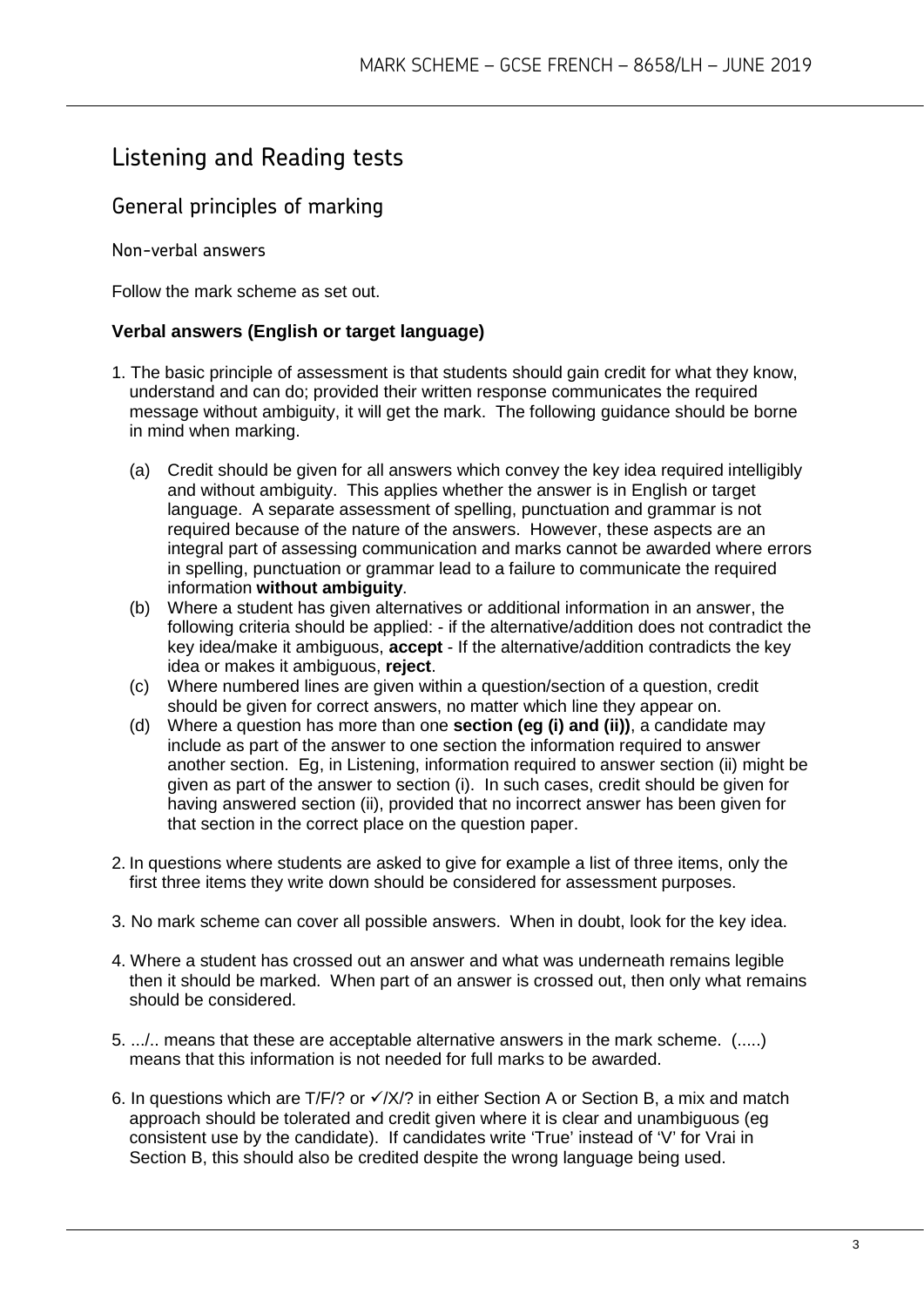- 7. The following general principles should be applied in relation to answers in the target language in Section B:
	- A. Incorrect personal pronouns accept (unless this causes ambiguity)
	- B. Incorrect possessive adjectives accept (unless this causes ambiguity)
	- C. Wrong gender accept (unless this causes ambiguity)
	- D. Infinitive will normally communicate without ambiguity, so should be accepted
	- E. Wrong tense accept as long as student comprehension is not in question
	- F. Minor spelling errors accept as long as the answer is understandable with no ambiguity. In Section B, this means that even if the spelling error results in the creation of a word in another language, including English, then provided it is a recognisable attempt at a spelling in the target language, it will be credited.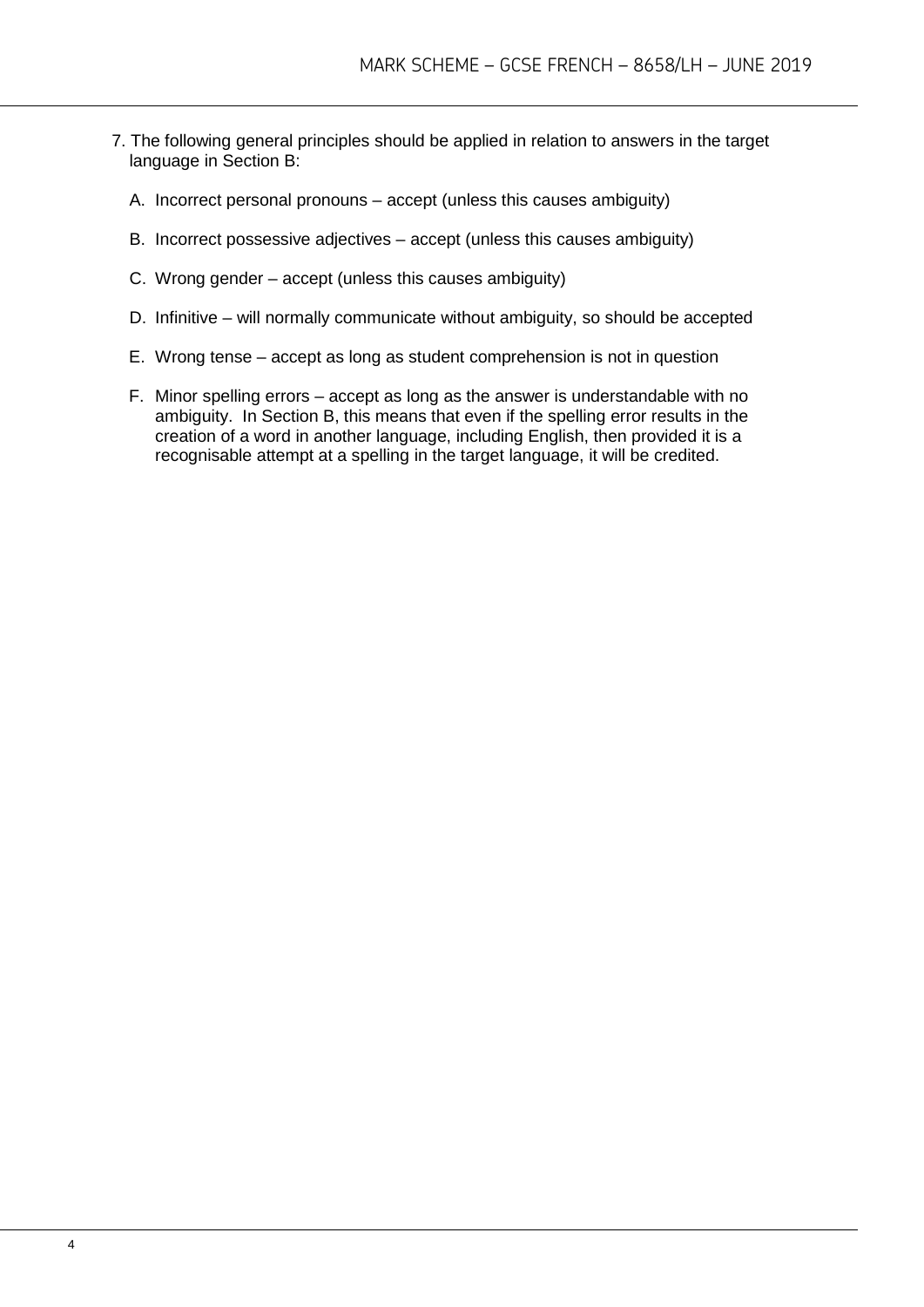| Question | <b>Accept</b> | <b>Mark</b> |
|----------|---------------|-------------|
| 01       | В             |             |

| Question | <b>Accept</b> | <b>Mark</b> |
|----------|---------------|-------------|
| 02       | n             |             |

| Question | <b>Accept</b> | <b>Mark</b> |
|----------|---------------|-------------|
| 03       |               |             |

| Question | <b>Accept</b> | <b>Mark</b> |
|----------|---------------|-------------|
| 04       |               |             |

| <b>Question</b> | Accept | <b>Mark</b> |
|-----------------|--------|-------------|
| 05              | D      |             |

| Question | <b>Accept</b> | <b>Mark</b> |
|----------|---------------|-------------|
| 06       | ື             |             |

| <b>Question</b> | Key idea                                           | <b>Accept</b>                                                                | <b>Reject</b>                                    | <b>Mark</b> |
|-----------------|----------------------------------------------------|------------------------------------------------------------------------------|--------------------------------------------------|-------------|
| 07.1            | take photos / pictures of<br>anything / everything | take photos all the time /<br>always taking photos<br>take photos everywhere | take photos tc<br>take lots of / too many photos |             |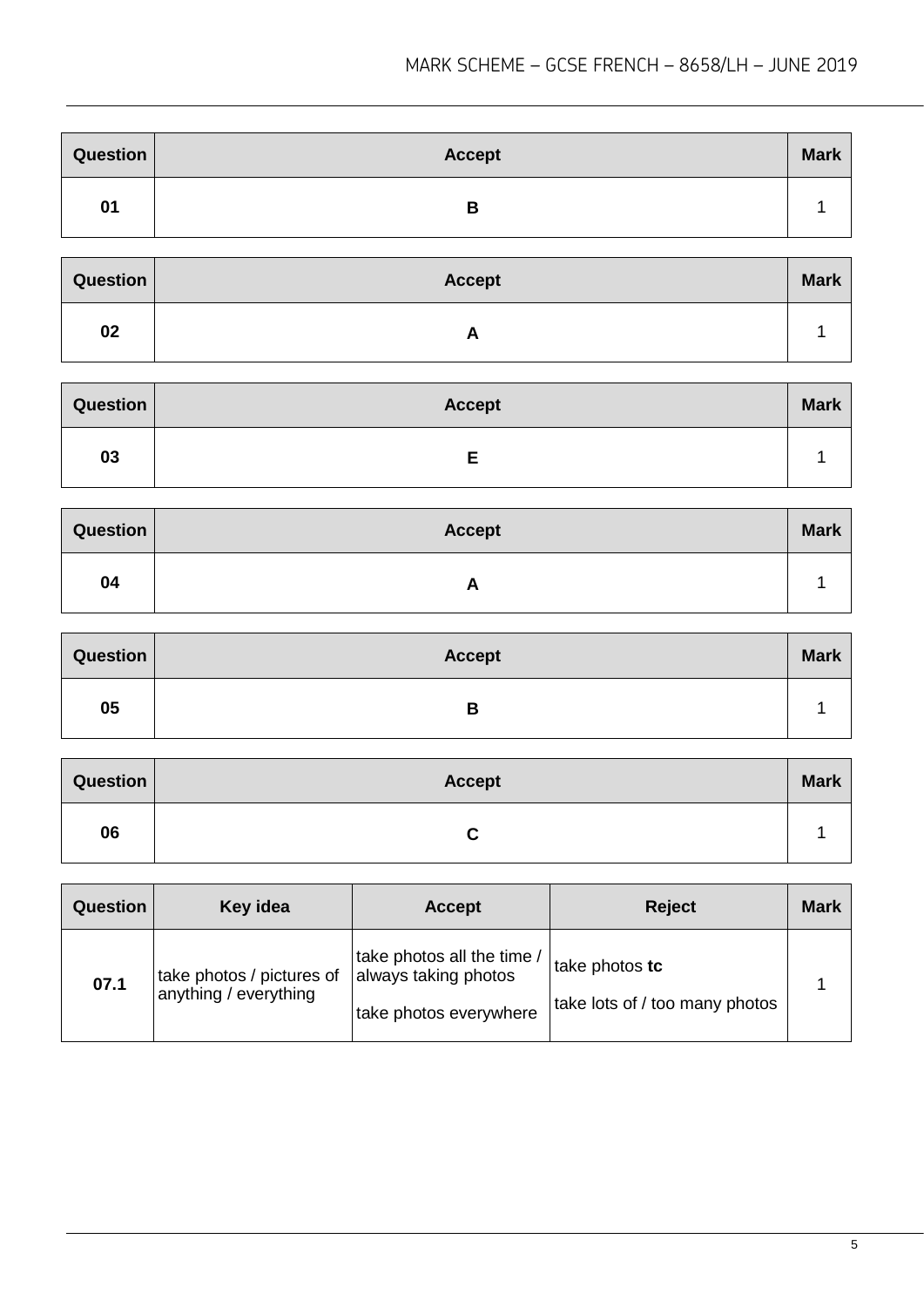| Question | Key idea                                                                                                                                                       | <b>Accept</b>                                                                                                                                                                                                                    | <b>Reject</b>                                                                                                                      | <b>Mark</b> |
|----------|----------------------------------------------------------------------------------------------------------------------------------------------------------------|----------------------------------------------------------------------------------------------------------------------------------------------------------------------------------------------------------------------------------|------------------------------------------------------------------------------------------------------------------------------------|-------------|
| 07.2     | must be a clear reference to I<br>looking at the phone or not<br>looking where they're going<br>(e.g do not watch / look<br>where they are going /<br>walking) | do not take their eyes<br>off their phone's screen<br>(have their) eyes fixed<br>on their phones<br>(are) fixed to the<br>screens of their phones<br>ignore reference to<br>'whilst driving' in<br>otherwise correct<br>response | addicted to / fixated /<br>obsessed with phones<br>always on / fixed to their<br>phones (no reference to<br>looking at the screen) |             |

| <b>Question</b> | Key idea                   | <b>Accept</b>                                                                                  | <b>Reject</b>                                                                                                                                                                     | <b>Mark</b> |
|-----------------|----------------------------|------------------------------------------------------------------------------------------------|-----------------------------------------------------------------------------------------------------------------------------------------------------------------------------------|-------------|
| 08.1            | send a text whilst driving | text / message whilst<br>driving<br>send messages whilst<br>driving / at / behind the<br>wheel | do not look at the road to<br>text when in car (no<br>reference to driving)<br>read / look at texts whilst<br>driving<br>check / use / go on phone<br>whilst driving / travelling |             |

| <b>Question</b> | Key idea                              | <b>Accept</b> | <b>Reject</b>      | <b>Mark</b> |
|-----------------|---------------------------------------|---------------|--------------------|-------------|
| 08.2            | remember password(s) /<br>passcode(s) |               | forget password(s) |             |

| Question | <b>Accept</b> | <b>Mark</b> |
|----------|---------------|-------------|
| 09       |               |             |

| Question | <b>Accept</b> | <b>Mark</b> |
|----------|---------------|-------------|
| 10       | N             |             |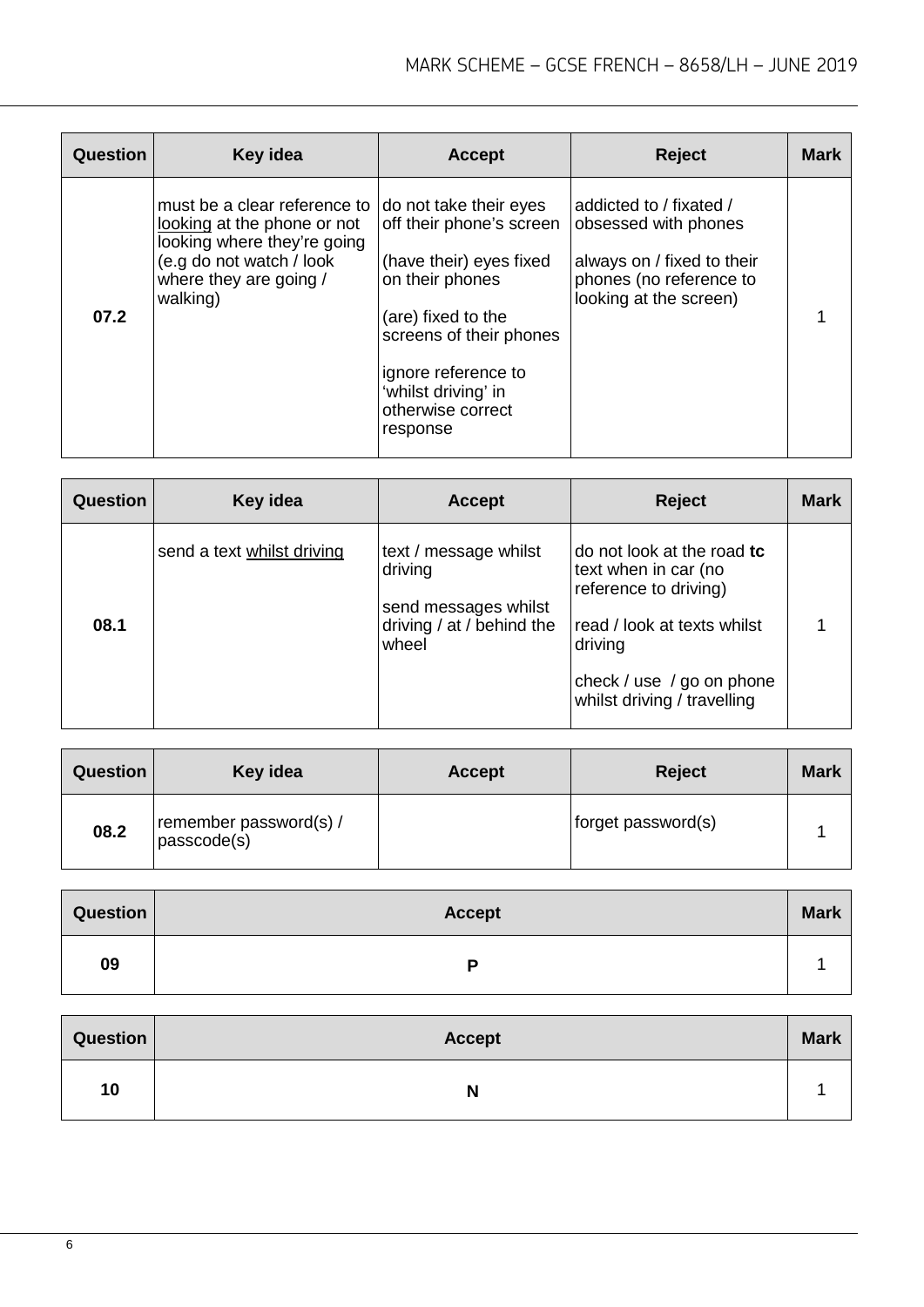| <b>Question</b> | <b>Accept</b> | <b>Mark</b> |
|-----------------|---------------|-------------|
| 11              | D             |             |

| <b>Question</b> | <b>Accept</b>    | <b>Mark</b> |
|-----------------|------------------|-------------|
| 12              | $P+N / P/N / PN$ |             |

| Question | <b>Accept</b>    | <b>Mark</b> |
|----------|------------------|-------------|
| 13       | $P+N / P/N / PN$ |             |

| <b>Question</b> | Key idea                                                                                                                        | <b>Accept</b>                                                                                                                                                                        | <b>Reject</b>                      | Mark |
|-----------------|---------------------------------------------------------------------------------------------------------------------------------|--------------------------------------------------------------------------------------------------------------------------------------------------------------------------------------|------------------------------------|------|
| 14              | Problem:<br>(there was) no trout (left)<br>or<br>(there was) no salmon (left)<br>$=1$<br>Reference to both fish not<br>required | they ran out of trout /<br>salmon<br>trout and /or salmon<br>were off the menu<br>tolerate reference to<br>other fish (e.g cod) as<br>long as either salmon or<br>trout is mentioned | no fish<br>no seafood on the menu  |      |
|                 | Reason:<br>the chef had not gone / could they / the chef / cook did chef was ill to<br>not go to the market $= 1$               | not go to the market                                                                                                                                                                 | reference to shop /<br>supermarket |      |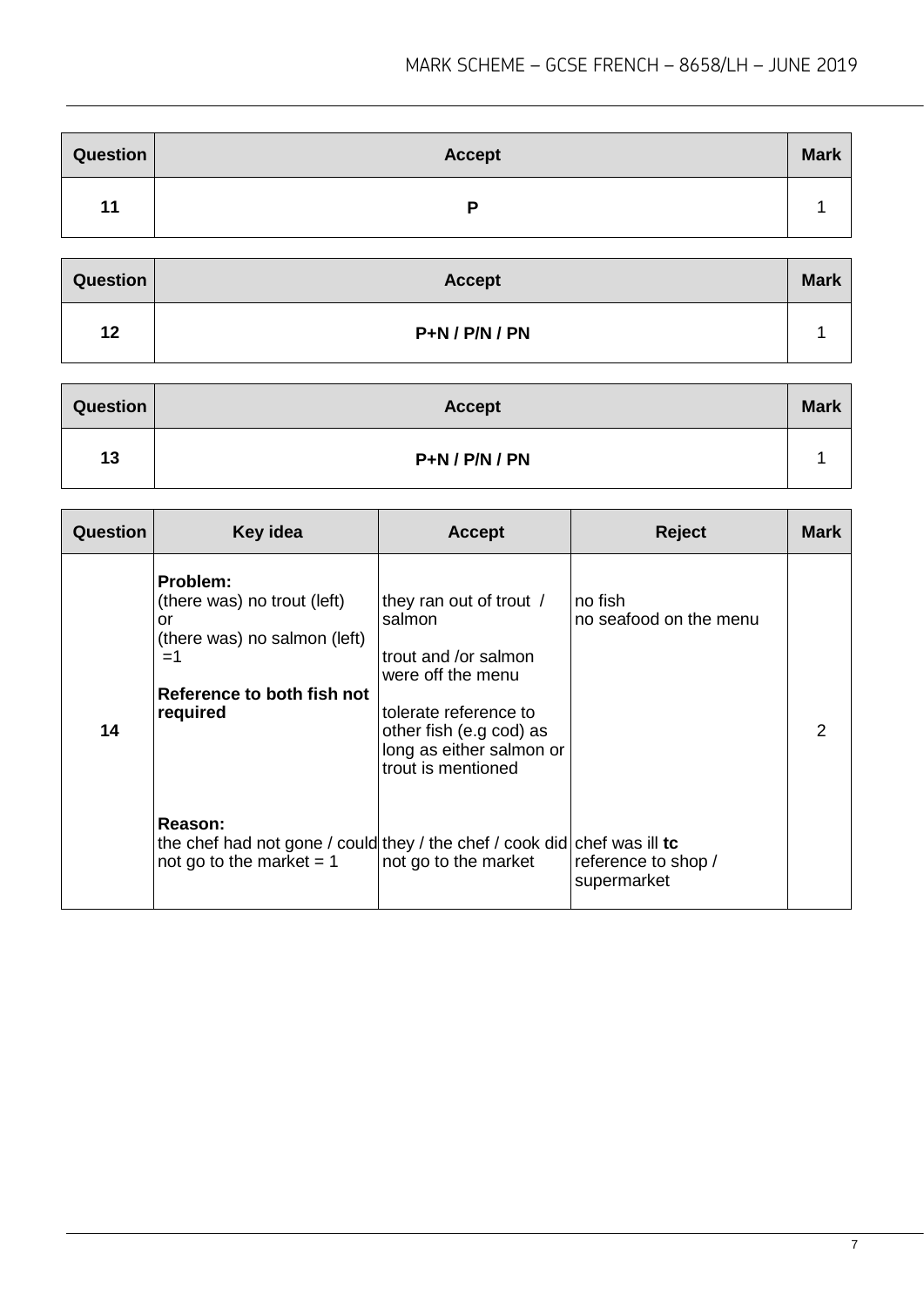| Question | Key idea                                                                                                         | <b>Accept</b>                                                                                                         | <b>Reject</b>                                                                                                                                                        | <b>Mark</b> |
|----------|------------------------------------------------------------------------------------------------------------------|-----------------------------------------------------------------------------------------------------------------------|----------------------------------------------------------------------------------------------------------------------------------------------------------------------|-------------|
|          | Problem:<br>(the) waitress made a<br>mistake (with the order) / got they mixed / messed<br>the order wrong $= 1$ | (the) waiter / server /<br>up their order                                                                             | serveur (French spelling)<br>there was a problem with the<br>order (too vague)<br>the waiter was not good at<br>they got the wrong food taking the order (too vague) |             |
| 15       | Reason:<br>(she) was (still) training /<br>learning the $job = 1$                                                | (he $/$ she) was a<br>trainee/ an apprentice<br>(he / she) had not (yet)<br>finished (her / his)<br>training / course | (he / she) was new<br>formation<br>work experience                                                                                                                   |             |

| <b>Question</b> | Key idea                                                            | <b>Accept</b>                                                                                                                              | <b>Reject</b>                                                                                       | <b>Mark</b> |
|-----------------|---------------------------------------------------------------------|--------------------------------------------------------------------------------------------------------------------------------------------|-----------------------------------------------------------------------------------------------------|-------------|
| 16              | Problem:<br>(food /dish) did not taste of<br>anything $= 1$         | (food / dish) had no<br>taste / lacked taste / was good / nice (too vague)<br>tasteless<br>the food was bland / had<br>no flavour          | food was bad / was not<br>the food did not taste nice<br>they did not like the taste of<br>the food |             |
|                 | Reason:<br>(they) used to cook with<br>more spice(s) (before) = $1$ | (they) use / cook with<br>less spice(s) (now) /<br>they don't use / put in as<br>much / as many spice(s)<br>now<br>food was spicier before | food was too spicy before                                                                           |             |

| <b>Question</b> | <b>Accept</b>       | <b>Mark</b> |
|-----------------|---------------------|-------------|
| 17              | <b>Positive – H</b> |             |
|                 | Negative - G        |             |

| Question | <b>Accept</b>  | <b>Mark</b> |
|----------|----------------|-------------|
| 18       | Positive $- C$ |             |
|          | Negative - A   |             |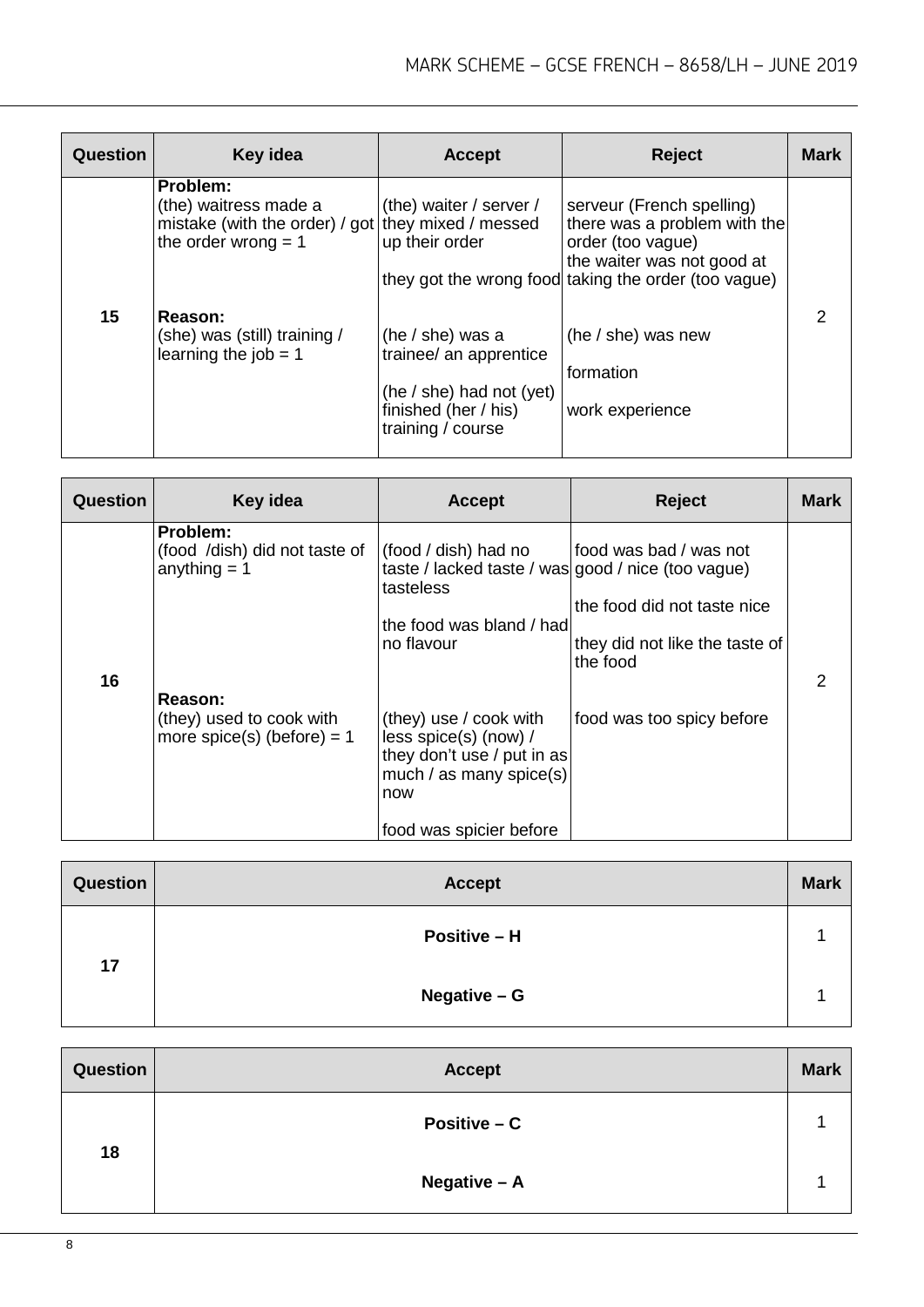| <b>Question</b> | <b>Accept</b> | <b>Mark</b> |
|-----------------|---------------|-------------|
| 19              | Positive $-E$ |             |
|                 | Negative - B  |             |

| <b>Question</b> | <b>Accept</b>      | <b>Mark</b> |
|-----------------|--------------------|-------------|
| 20              | B C (in any order) |             |

| Question | <b>Accept</b>      | <b>Mark</b> |
|----------|--------------------|-------------|
| 21       | A C (in any order) |             |

| <b>Question</b> | <b>Accept</b> | <b>Mark</b> |
|-----------------|---------------|-------------|
| 22              | В             |             |

| Question | <b>Accept</b>   | <b>Mark</b> |
|----------|-----------------|-------------|
| 23       | A+B / A/B / A&B |             |

| <b>Question</b> | <b>Accept</b>   | <b>Mark</b> |
|-----------------|-----------------|-------------|
| 24              | A+B / A/B / A&B |             |

| Question | <b>Accept</b> | <b>Mark</b> |
|----------|---------------|-------------|
| 25       | <u>гч</u>     |             |

| Question | <b>Accept</b> | <b>Mark</b> |
|----------|---------------|-------------|
| 26       |               |             |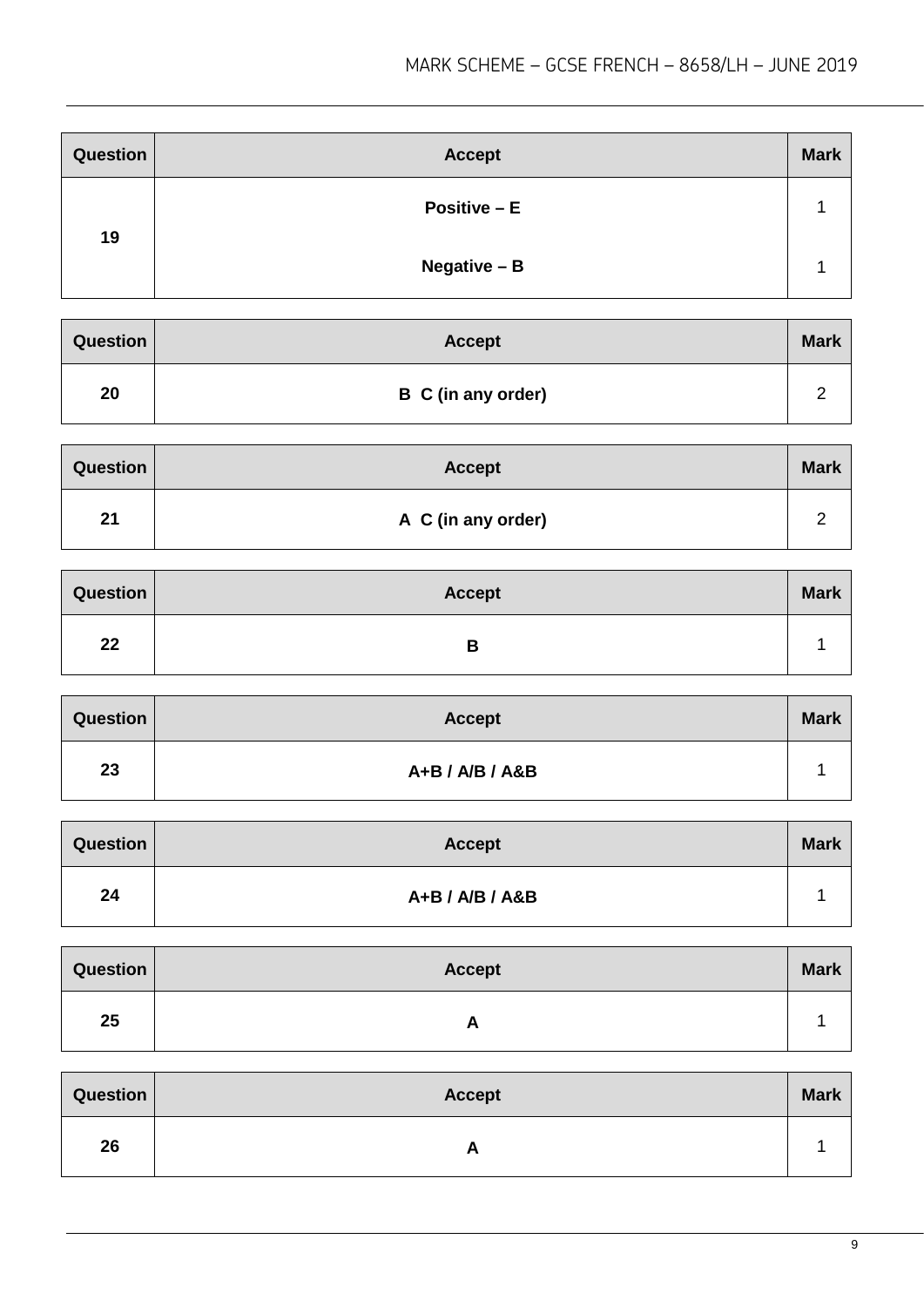| <b>Question</b> | Key idea                                                 | <b>Accept</b>                                                                                                                           | <b>Reject</b>                                                                                                            | <b>Mark</b> |
|-----------------|----------------------------------------------------------|-----------------------------------------------------------------------------------------------------------------------------------------|--------------------------------------------------------------------------------------------------------------------------|-------------|
| 27.1            | grew / planted / cultivated<br>(all sorts of) vegetables | grow (ignore wrong tense)<br>made a veg patch<br>ignore any extra item which<br>does not negate (e.g. plants /<br>fruit and vegetables) | sorted vegetables<br>picked / harvested<br>vegetables<br>grew + specific type of<br>vegetables (e.g lettuce /<br>onions) |             |

| Question | Key idea                | <b>Accept</b>                                                                                              | <b>Reject</b>                                        | <b>Mark</b> |
|----------|-------------------------|------------------------------------------------------------------------------------------------------------|------------------------------------------------------|-------------|
| 27.2     | (re) use the same plate | use one plate<br>keep the same plate / dish<br>tolerate reference to cutlery if<br>plate is also mentioned | Reference to cutlery to<br>Recyclable / paper plates |             |

| <b>Question</b> | Key idea                        | <b>Accept</b>                                                                                                        | <b>Reject</b>        | <b>Mark</b> |
|-----------------|---------------------------------|----------------------------------------------------------------------------------------------------------------------|----------------------|-------------|
| 27.3            | (will) close / shut the windows | Ignore wrong tense (e.g.<br>closed the windows)<br>tolerate reference to<br>curtains if windows is also<br>mentioned | blinds / curtains tc |             |

| Question | <b>Accept</b> | <b>Mark</b> |
|----------|---------------|-------------|
| 28       | В             |             |

| Question | <b>Accept</b> | <b>Mark</b> |
|----------|---------------|-------------|
| 29.1     | Ē             |             |

| Question | <b>Accept</b> | <b>Mark</b> |
|----------|---------------|-------------|
| 29.2     | <b>n</b>      |             |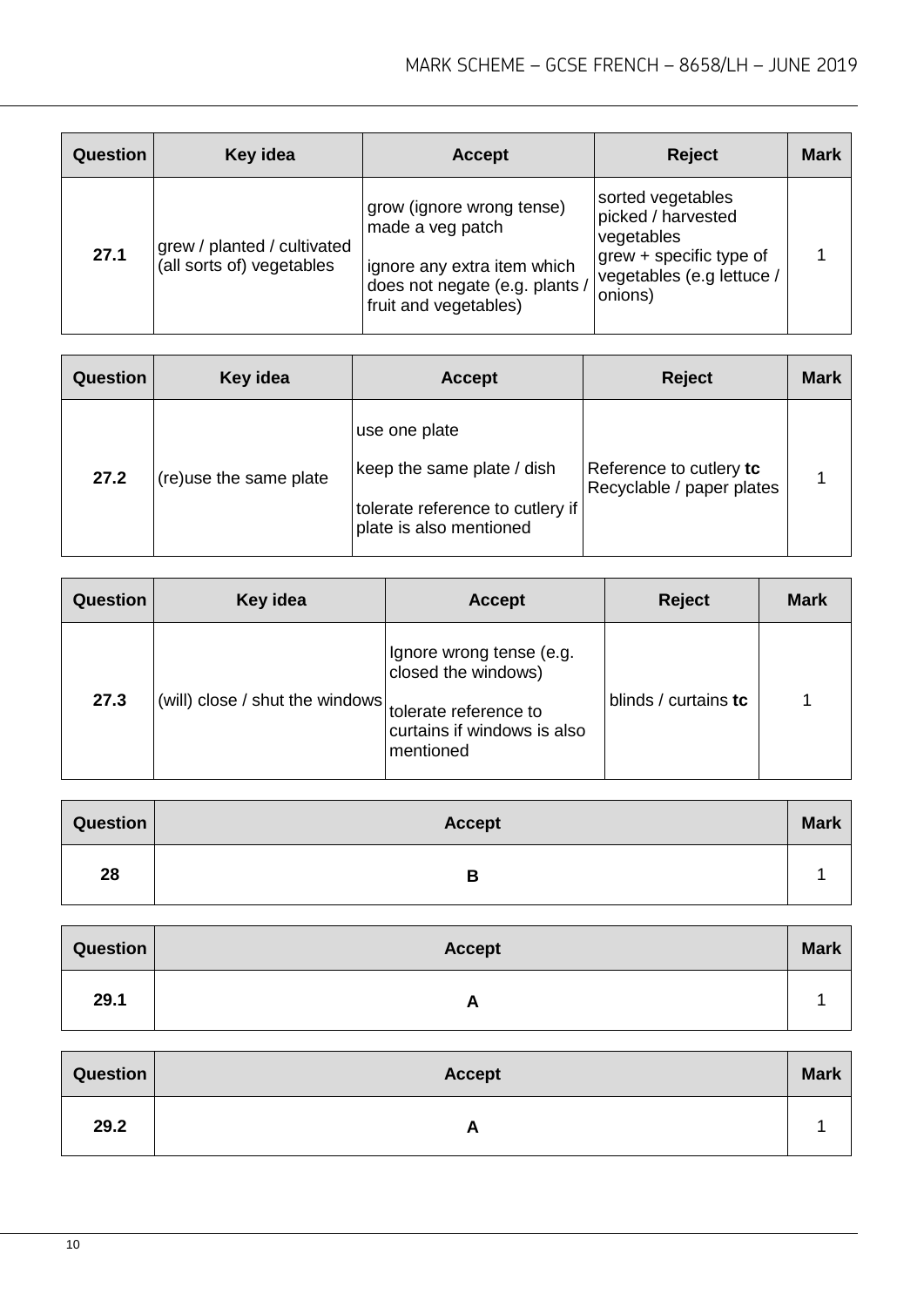| Question | Key idea                    | <b>Accept</b>                                                                                                                                                  | <b>Reject</b>                                                         | <b>Mark</b> |
|----------|-----------------------------|----------------------------------------------------------------------------------------------------------------------------------------------------------------|-----------------------------------------------------------------------|-------------|
|          | un bon choix / enrichissant | une bonne / bien chose / bon / bien $tc$<br>idée                                                                                                               |                                                                       |             |
| 30.1     |                             | see general principles of<br>marking section 7F<br>e.g. un bon choi / choice<br>/ choisi / choze<br>enrichissicent /<br>enrichesment (minor<br>spelling error) | enrichement (significant<br>spelling error delaying<br>communication) |             |

| <b>Question</b> | Key idea                | <b>Accept</b>                                                                                      | <b>Reject</b>                    | <b>Mark</b> |
|-----------------|-------------------------|----------------------------------------------------------------------------------------------------|----------------------------------|-------------|
| 30.2            | (le) permis de conduire | see general principles of une auto<br>marking section 7F<br>e.g. un permit / permet<br>de conduire | permis tc<br>licence de conduire |             |

| <b>Question</b> | Key idea                                             | <b>Accept</b>                                                                                                                                                | <b>Reject</b>                                                                                                                                                                                          | <b>Mark</b> |
|-----------------|------------------------------------------------------|--------------------------------------------------------------------------------------------------------------------------------------------------------------|--------------------------------------------------------------------------------------------------------------------------------------------------------------------------------------------------------|-------------|
| 31.1            | (une) augmentation (de<br>salaire) / 5 euros en plus | plus d'argent<br>un plus gros / meilleur salaire<br>plus par semaine<br>plus salaire<br>see general principles of<br>marking section 7F<br>e.g. plus salarie | plus tc<br>un salaire tc<br>5 euros tc<br>5 euros par semaine<br>de l'argent<br>wrong number or time<br>(e.g. 5 euros par mois)<br>plus bien payé (does not<br>follow on from stem)<br>5 euros ou plus |             |

| <b>Question</b> | Key idea                                     | <b>Accept</b>                                  | <b>Reject</b>                                                                                                                             | <b>Mark</b> |
|-----------------|----------------------------------------------|------------------------------------------------|-------------------------------------------------------------------------------------------------------------------------------------------|-------------|
| 31.2            | un séjour à l'étranger/dans<br>d'autres pays | un stage / un<br>apprentissage / un<br>travail | ses / ces jours (reject<br>attempt at séjour written as<br>two words)<br>étudier<br>see general principles of any spelling which suggests |             |
|                 |                                              | marking section 7F<br>e.g. pay                 | payment (e.g paye / payé /<br>paie)                                                                                                       |             |